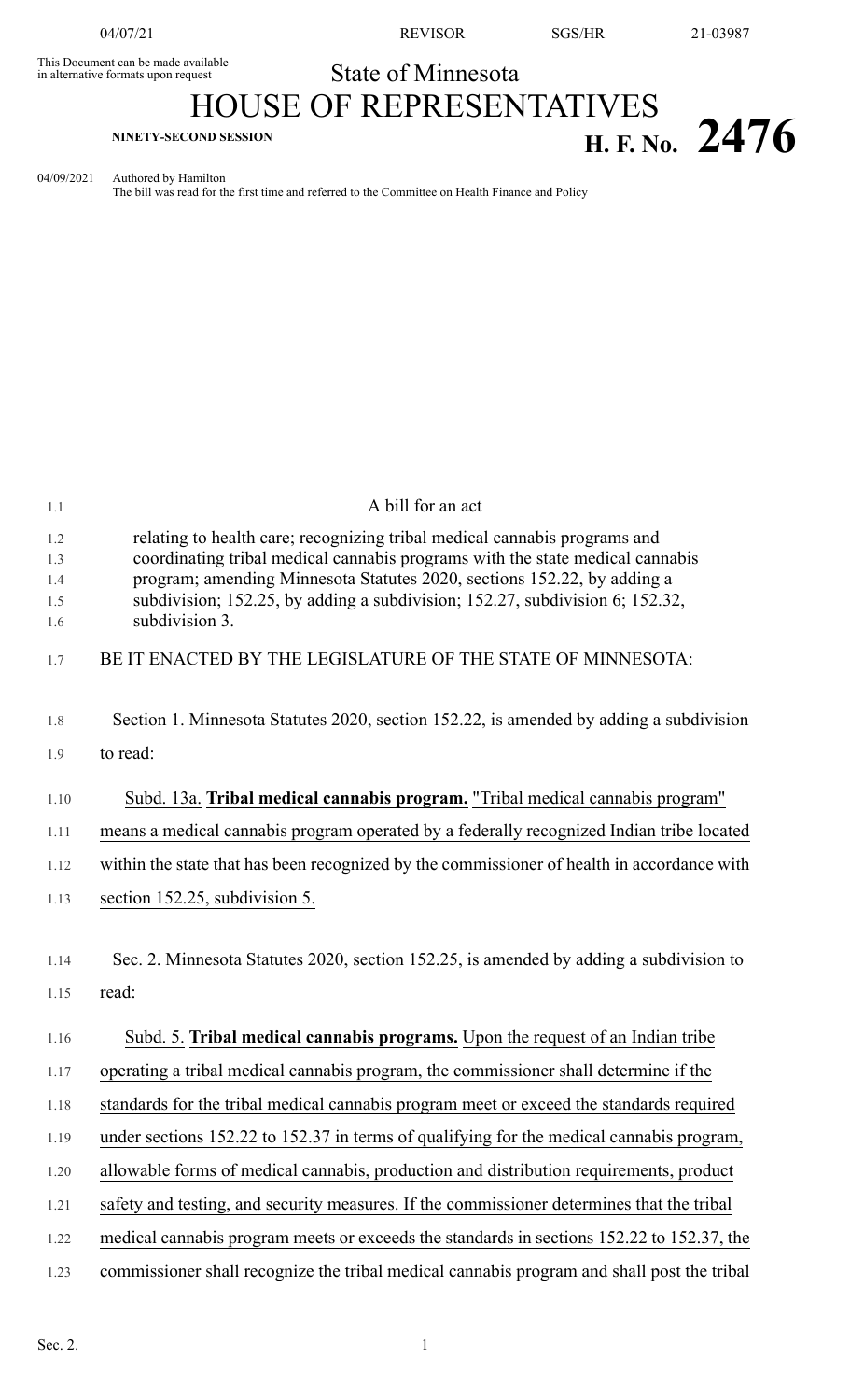04/07/21 REVISOR SGS/HR 21-03987

| Department of Health's website.                                                                 |
|-------------------------------------------------------------------------------------------------|
|                                                                                                 |
| Sec. 3. Minnesota Statutes 2020, section 152.27, subdivision 6, is amended to read:             |
| Subd. 6. Patient enrollment. (a) After receipt of a patient's application, application fees,    |
| and signed disclosure, the commissioner shall enroll the patient in the registry program and    |
| issue the patient and patient's registered designated caregiver or parent, legal guardian, or   |
| spouse, if applicable, a registry verification. The commissioner shall approve or deny a        |
| patient's application for participation in the registry program within 30 days after the        |
| commissioner receives the patient's application and application fee. The commissioner may       |
| approve applications up to 60 days after the receipt of a patient's application and application |
| fees until January 1, 2016. A patient's enrollment in the registry program shall only be        |
| denied if the patient:                                                                          |
| (1) does not have certification from a health care practitioner that the patient has been       |
| diagnosed with a qualifying medical condition;                                                  |
| (2) has not signed and returned the disclosure form required under subdivision 3,               |
| paragraph (c), to the commissioner;                                                             |
| (3) does not provide the information required;                                                  |
| (4) has previously been removed from the registry program for violations of section             |
| 152.30 or 152.33; or                                                                            |
| (5) provides false information.                                                                 |
| (b) The commissioner shall give written notice to a patient of the reason for denying           |
| enrollment in the registry program.                                                             |
| (c) Denial of enrollment into the registry program is considered a final decision of the        |
| commissioner and is subject to judicial review under the Administrative Procedure Act           |
| pursuant to chapter 14.                                                                         |
| (d) A patient's enrollment in the registry program may only be revoked upon the death           |
| of the patient or if a patient violates a requirement under section 152.30 or 152.33.           |
|                                                                                                 |
| (e) The commissioner shall develop a registry verification to provide to the patient, the       |
| health care practitioner identified in the patient's application, and to the manufacturer. The  |
| registry verification shall include:                                                            |
| (1) the patient's name and date of birth;                                                       |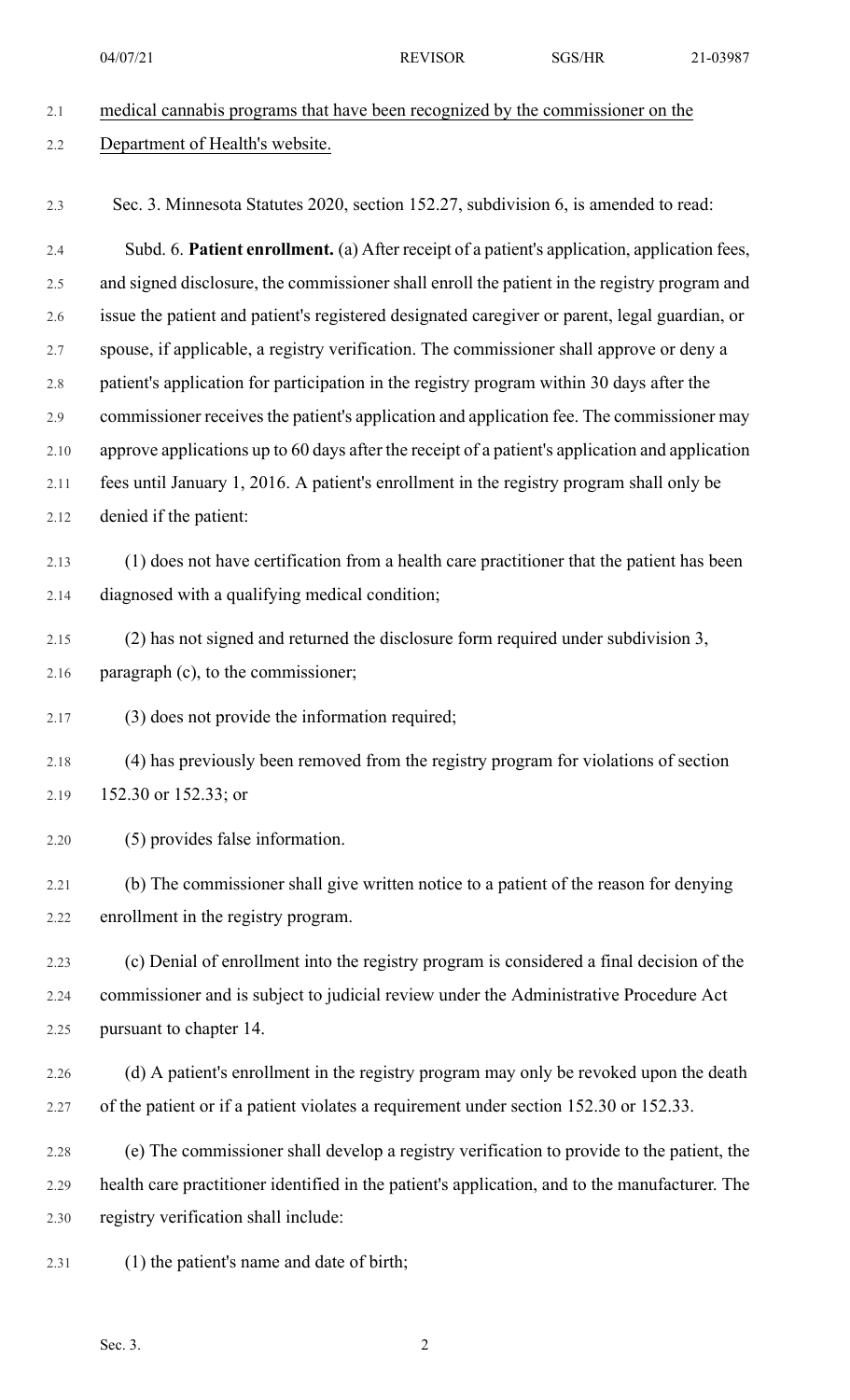3.1 (2) the patient registry number assigned to the patient; and 3.2 (3) the name and date of birth of the patient's registered designated caregiver, if any, or 3.3 the name of the patient's parent, legal guardian, or spouse if the parent, legal guardian, or 3.4 spouse will be acting as a caregiver. 3.5 (f) The commissionershall not deny a patient's application for participation in the registry 3.6 program or revoke a patient's enrollment in the registry program solely because the patient 3.7 is also enrolled in a tribal medical cannabis program. 3.8 Sec. 4. Minnesota Statutes 2020, section 152.32, subdivision 3, is amended to read: 3.9 Subd. 3. **Discrimination prohibited.** (a) No school or landlord may refuse to enroll or 3.10 lease to and may not otherwise penalize a person solely for the person's status as a patient 3.11 enrolled in the registry program under sections 152.22 to 152.37, unless failing to do so 3.12 would violate federal law or regulations or cause the school or landlord to lose a monetary 3.13 or licensing-related benefit under federal law or regulations. 3.14 (b) For the purposes of medical care, including organ transplants, a registry program 3.15 enrollee's use of medical cannabis under sections 152.22 to 152.37 is considered the 3.16 equivalent of the authorized use of any other medication used at the discretion of a physician 3.17 or advanced practice registered nurse and does not constitute the use of an illicit substance 3.18 or otherwise disqualify a patient from needed medical care. 3.19 (c) Unless a failure to do so would violate federal law or regulations or cause an employer 3.20 to lose a monetary or licensing-related benefit under federal law or regulations, an employer 3.21 may not discriminate against a person in hiring, termination, or any term or condition of 3.22 employment, or otherwise penalize a person, if the discrimination is based upon either of 3.23 the following: 3.24 (1) the person's status as a patient enrolled in the registry program under sections 152.22 3.25 to 152.37; or 3.26 (2) a patient's positive drug test for cannabis components or metabolites, unless the 3.27 patient used, possessed, or was impaired by medical cannabis on the premises of the place 3.28 of employment or during the hours of employment. 3.29 (d) An employee who is required to undergo employer drug testing pursuant to section 3.30 181.953 may present verification of enrollment in the patient registry as part of the employee's 3.31 explanation under section 181.953, subdivision 6.